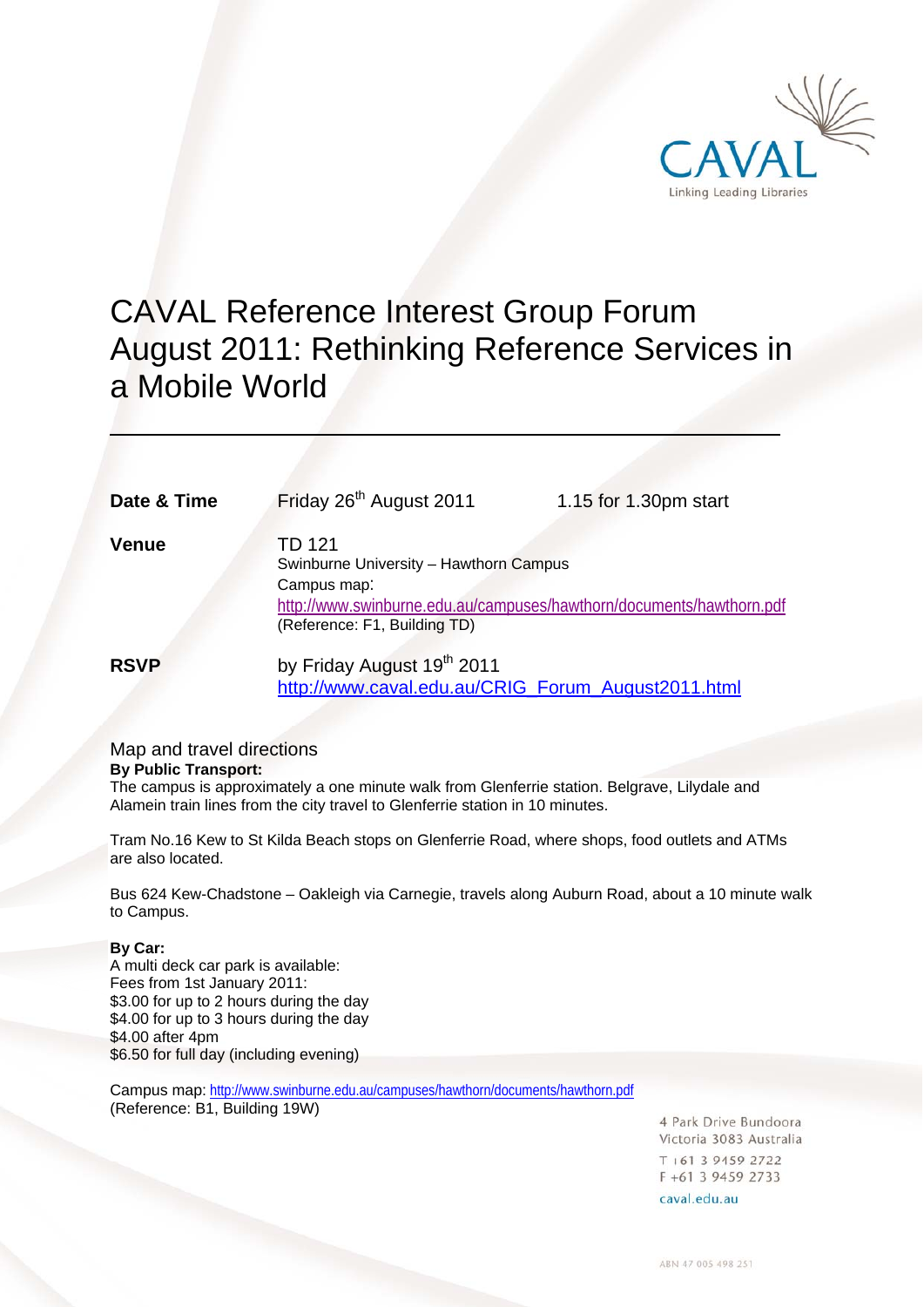

# **August 2011 Forum: Rethinking Reference Services in a Mobile World**

This forum looks at how libraries continue to rethink how they provide point-of-need services given changing patterns of access to and use of information. We interpret the idea of a "mobile world" to encompass both new technologies and more general changes in flexible and timely use of our services.

# **Program**

- **1.15pm Arrival/Coffee**
- **1.30-1.45 Welcome and Introduction**  Gary Pearce, Liaison Librarian (Media & Communication), RMIT University and Chair of CRIG
- **1.45-2.15 Mobile thinking: service improvements at academic libraries.**  Annie Yee, Liaison Librarian, RMIT University

I hope to summarise some of the interesting projects and services that have been successfully implemented by some of the American academic libraries visited under the CAUL Travelling Fellowship. Staying as close as possible to the topic, I will present my observations on text messaging as a growing medium for reference service, but will also touch on eReaders and other digital services or collections that were offered by these universities.

# **2.15-2.45 Beyond the boundary of the library walls - dynamic Library support at Deakin**

Clare O'Dwyer, Manager, Library Services, Faculty of Business and Law

Deakin University Library has actively expanded the library support from the service desk in the library to working within faculties via a new service 'Librarian in Residence' and roving across the library. While a service desk remains an option, library staff are technology enabled to answer client queries anywhere and anytime on campus. The Liaison Librarians, Library Rovers and shelvers take mobile technology with them and can look up the catalogue, databases or services on the fly. Laptops, iPads and iPod Touch technology are being used to take the library with us.

**2.45-3.15 Tea and Coffee Break** 

# **3.15-4.00 Around the Traps (4 x 10 minute sessions)**